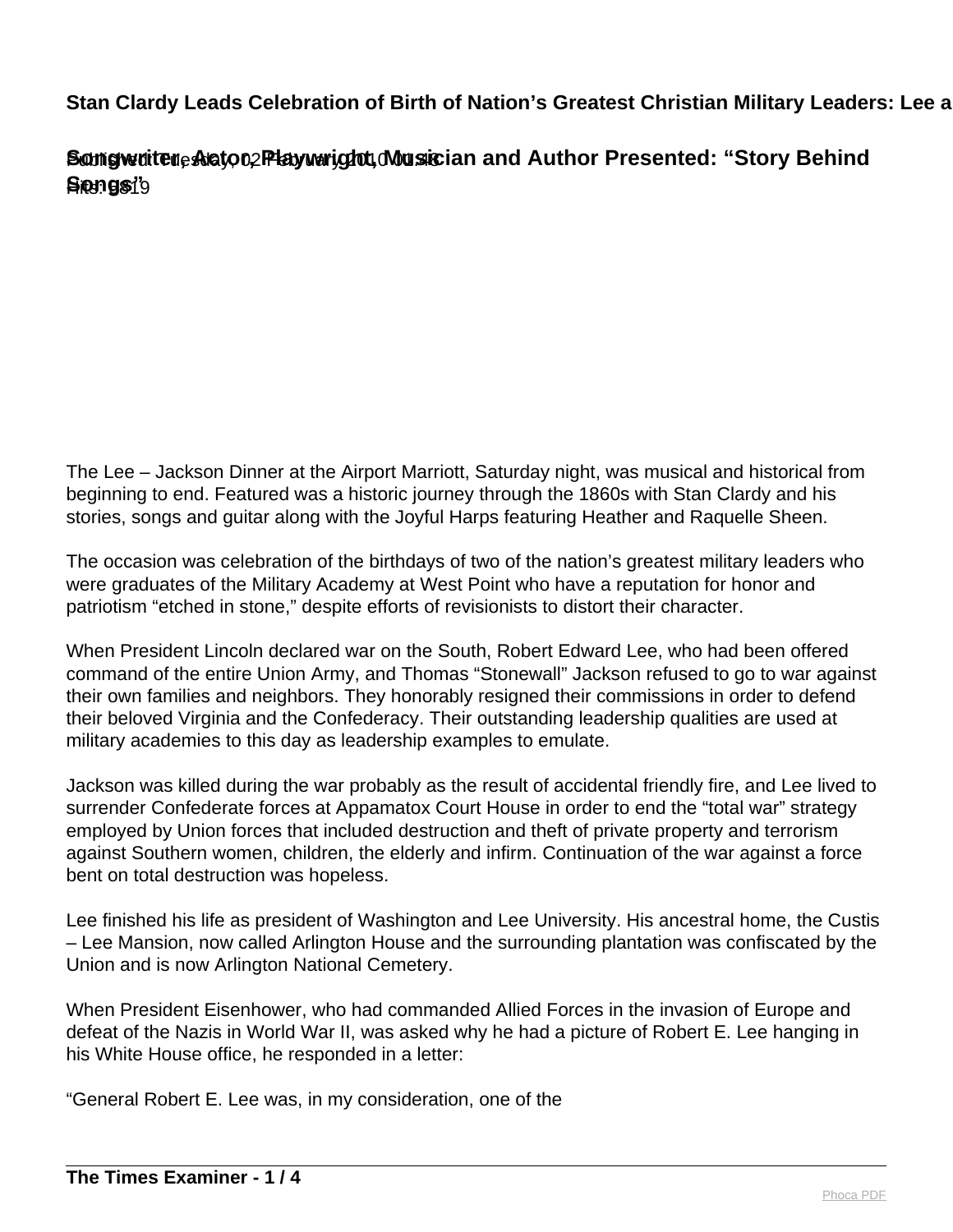**Published: gittesday, no reduces by our mation. He believed unswervingly in the Constitutional** Hits: 5819 validity of his cause which until 1865 was still an arguable question in America; he was thoughtful yet demanding of his officers and men, forbearing with captured enemies but ingenious, unrelenting and personally courageous in battle, and never disheartened by a reverse or obstacle.

"Through all his many trials, he remained selfless almost to a fault and unfailing in his belief in God. Taken all together, he was noble as a leader and as a man and unsullied as I read the pages of our history.

"From deep conviction, I simply say this: a nation of men of Lee's character would be unconquerable in spirit and soul. Indeed, to the degree that present-day American youth will strive to emulate his rare qualities, including the devotion to this land as revealed in his painstaking efforts to help heal the nation's wounds once the bitter struggle was over, we, in our own time of danger in a divided world, will be strengthened and our love of freedom sustained.

"Such are the reasons that I proudly display the picture of this great American on my office wall."

Stan Clardy, songwriter, musician, playwright, actor and author from Statesville, North Carolina, presented his musical program called "The Story Behind the Songs." It is a program mixed with originals and songs of the war period with interesting facts about the songs.

Stan and his wife Cathy, travel the south performing music and book programs for groups and festivals. They are involved in memorials and dedications throughout the South.

He has written and performed a one-man play, "Soldiers in Gray: A Musical Journey," about a soldier's life through the war based on facts and letters of that period.

Clardy said Americans are in danger of losing two things that are passed down from one generation to the next. They are faith and heritage.

"Sadly, a great many churches are eliminating these (traditional songs of faith) songs from their services and hymnals. Their reasons may vary but the result is the same. New generations are losing another piece of their religious heritage," Clardy said.

The true history of the South has been and is still being distorted and rewritten by revisionist historians and racial opportunists under the perverted guise of "civil rights."

During his musical presentation of "The Story Behind the Songs," Clardy talks about Nearer My God to The, one of the songs played by the band on the deck of the Titanic as the great ship went down. He said it is little known but there were Confederate veterans and other Southerners on the ship.

A young Jewish immigrant only 16 years old and too young to go into the Confederate Army in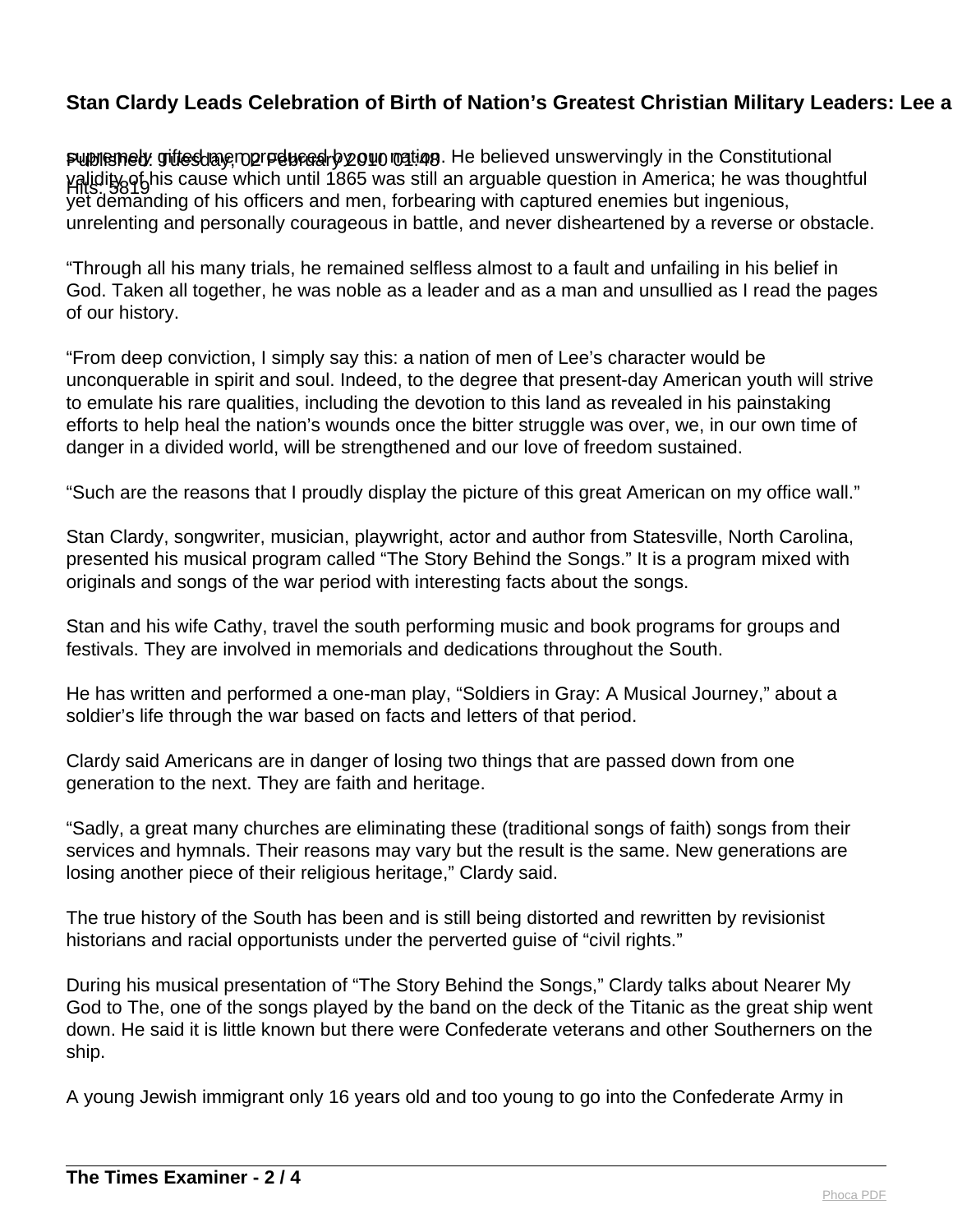Peonginegold beads, foo the Graafed and whis o the war to do his part for the defense of the South. Hits: 5819 With the war ended and imposed Reconstruction worse than the war in many ways, the bonds were worthless and those who bought them were desperately poor. The young Jewish merchant worked hard to build up his retail business and reimbursed each bond purchaser for their losses from his personal funds. He later moved to New York City with his brother and purchased a department store in 1893 that became profitable. His name was Isidor Straus.

Now quite wealthy and aging, the Jewish immigrant from Georgia decided to do something very nice for his wife. They sailed to Europe and booked luxury accommodations on the maiden voyage of the largest, safest and fastest ship the world had known. Passengers on the luxury VIP deck of the Titanic all had lifeboats. When the giant ship hit the iceberg and began sinking, lifeboats were lowered, Isidor Straus, an aging Southern gentleman with great wealth, escorted his wife to her seat on the lifeboat and declined to stay on the lifeboat himself, giving his seat to a woman passenger. As the lifeboat was about to cut loose from the ship, Mrs. Straus stepped back on the deck of the Titanic. She had decided to be with her husband to the end. "You may have heard the name of the store," Clardy said. It is still called Macys.

Soldiers in Gray is a one-man musical play written and performed by Stan Clardy. It is the story of a soldier's life before, during, and after the War Between the States1861-1865. Any Southerner's ancestor could be the soldier. This is a fictional character whose story is based on written facts and personal letters of people who endured the fight for the South; starting with the thunder of the threatened South and ending with discovering a treasure – a heritage treasure.

"This educational, musical journey of a soldier's life and feelings during the war will encourage you to preserve and honor our Southern heritage for which these soldiers fought," Clardy stresses.

The Joyful Harps, a favorite musical group of those interested in historical and musical heritage played several tunes from their latest CD: Yesteryear on their twin Celtic harps.

They may be the first to record South Carolina's official State waltz: The Richardson Waltz. General Richard Richardson and his family moved to South Carolina from Virginia during the Colonial era and were one of the Palmetto State's founding families. The waltz was named for them and was passed down through the generations by ear for more than two centuries. It was written down in 1980 by a family member and is now the official State Waltz. It is believed that the Joyful Harps are the first to professionally record the waltz.

In addition to the Richardson Waltz, Yesteryear contains a collection of 17 "old fashioned music arranged for twin Celtic harps." The collection also includes two original tunes.

Yesteryear is an original composition by Heather Sheen, reflecting the many hours of storytelling she heard from her relatives. This song is dedicated to grandparents George and Joan Sheen.

Lee's Farewell, composed by Raquelle Sheen and dedicated to grandparents Dale and Shirley